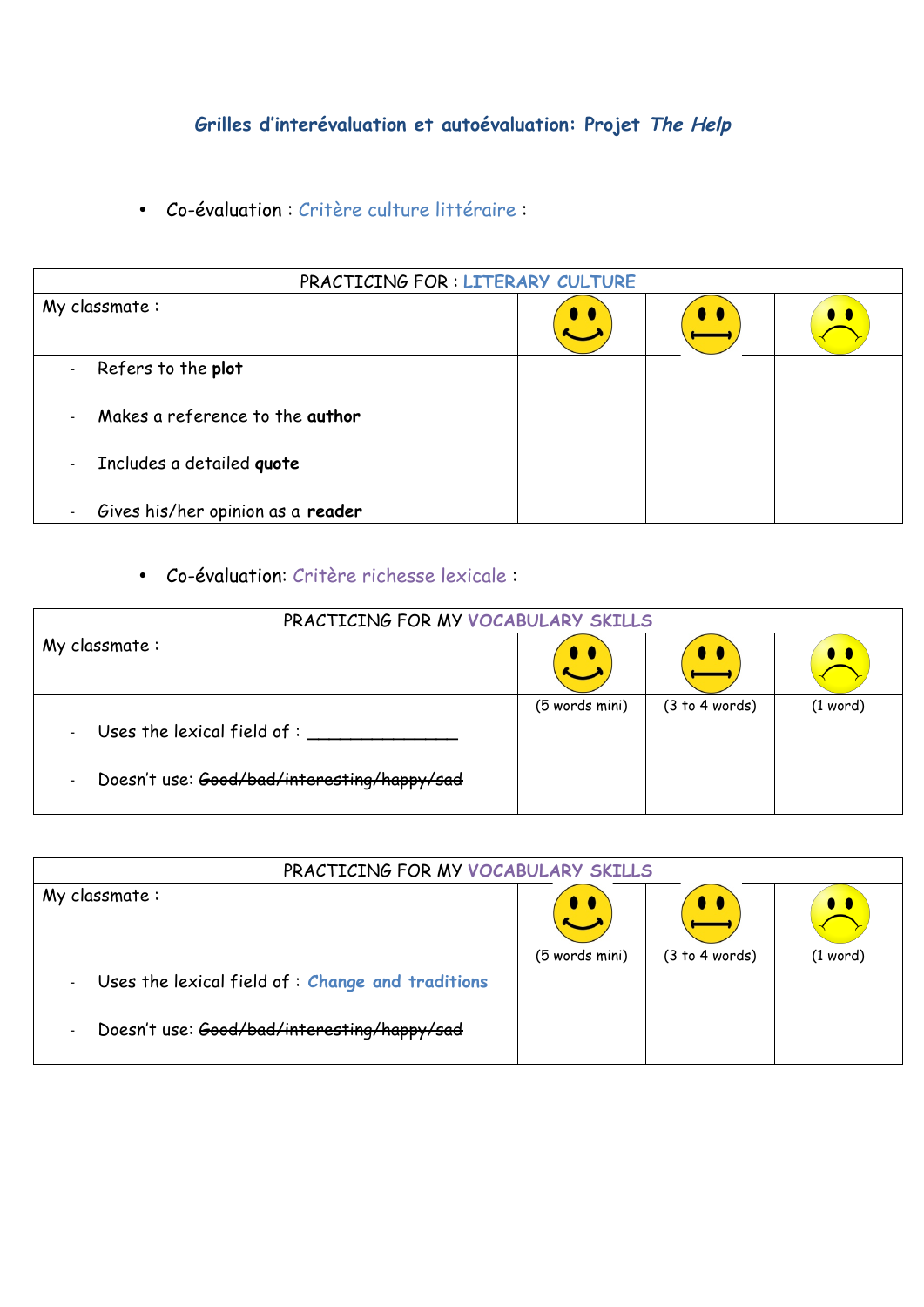## • Co-évaluation et feedback: Focale communication et interaction:

| PRACTICING FOR: COMMUNICATION SKILLS                                        |                     |  |
|-----------------------------------------------------------------------------|---------------------|--|
| My classmate:                                                               | $\bullet$ $\bullet$ |  |
| Speaks loud enough<br>$\blacksquare$                                        |                     |  |
| Can understand and react to what the others are<br>$\blacksquare$<br>saying |                     |  |
| Plays his/her role<br>$\overline{\phantom{0}}$                              |                     |  |

| Many positive elements     | One positive general comment:<br>You did well/ It was a good start/ | My feedback |
|----------------------------|---------------------------------------------------------------------|-------------|
|                            | Amazing job/ A very convincing performance                          |             |
|                            | Relevant arguments/ Accurate ideas                                  |             |
|                            | One piece of advice with things to be                               |             |
| improved:                  |                                                                     |             |
|                            | You should:                                                         |             |
| <b>ADVICE</b>              | Read less your notes                                                |             |
|                            | Speak up/ Look at the other                                         |             |
|                            | speakers/ articulate more                                           |             |
| the right steps<br>to take | Develop your ideas when you answer                                  |             |
|                            | questions                                                           |             |
|                            | Sound convinced and convincing                                      |             |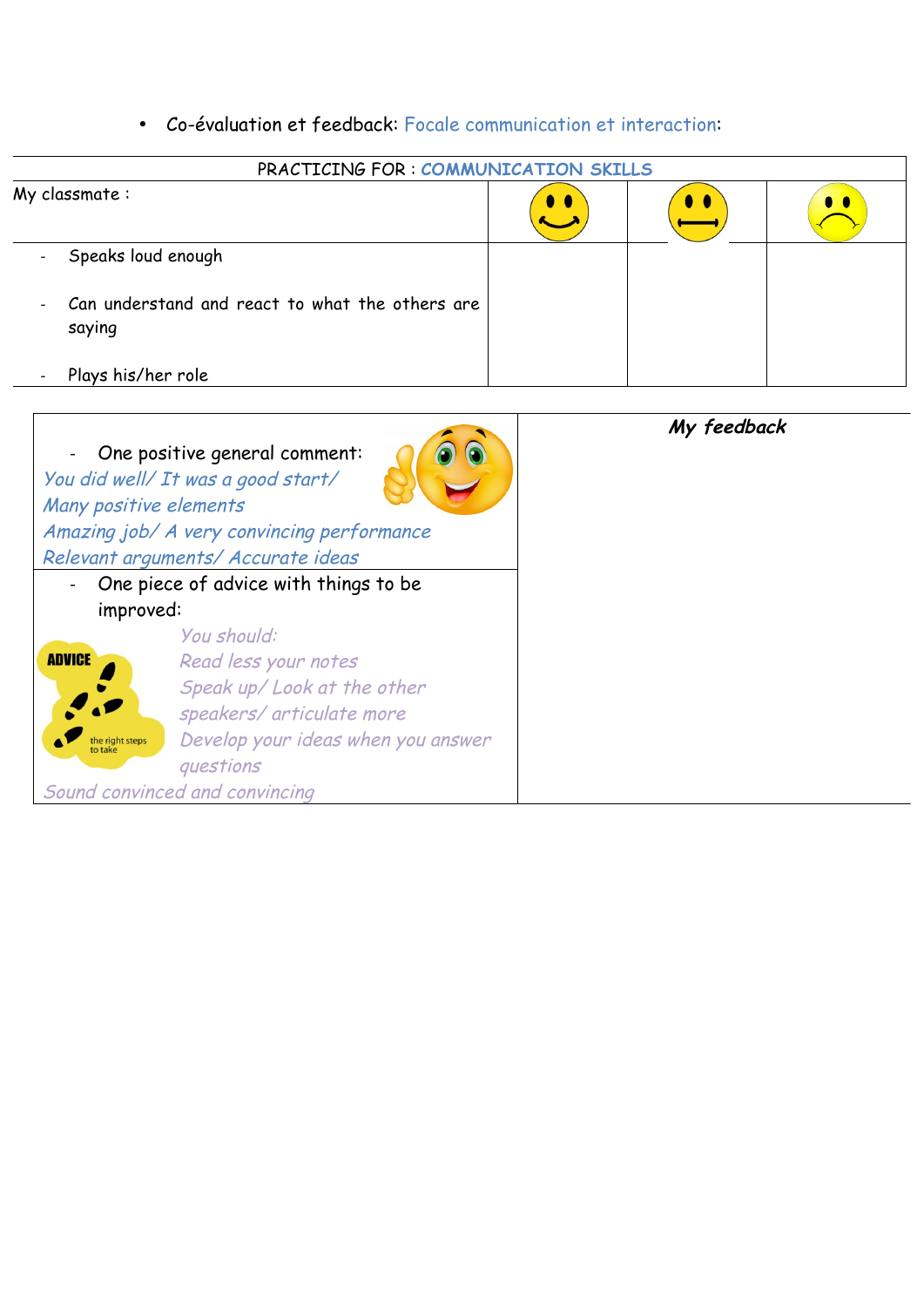• Fiche pour un host qui gère les interactions entre élèves et encourage lesfeedback